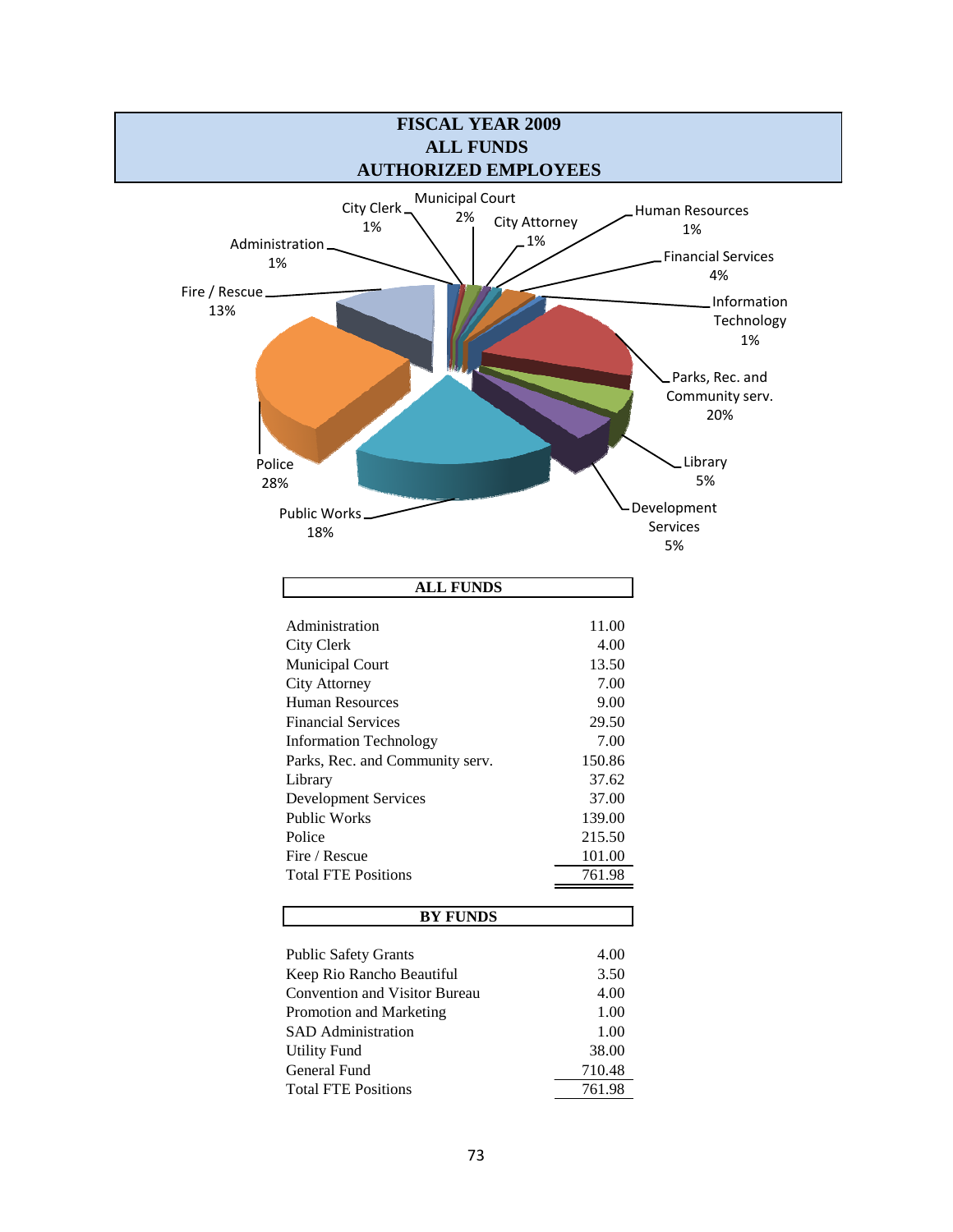| <b>Position</b>   |                                                | <b>Position</b>         |                  |
|-------------------|------------------------------------------------|-------------------------|------------------|
| <b>Number</b>     | <b>Title</b>                                   | Count                   | <b>FTE</b>       |
|                   | <b>PUBLIC SAFETY GRANTS</b>                    |                         |                  |
|                   | 1208 ADVOCATE COORDINATOR                      | 1                       | 1                |
|                   | 12069 CCR COORDINATOR GRANT                    | 1                       | 1                |
|                   | 12070 VICTIM ADVOCATE GRANT                    | 1                       | 1                |
|                   | 12068 VICTIM ADVOCATE PT GRANT                 | 1                       | 0.5              |
|                   | 12058 GRANT ADMINISTRATOR AF                   | 1                       | 0.5              |
|                   | <b>GRANT FUNDS TOTAL</b>                       | 5                       | $\boldsymbol{4}$ |
|                   | PARKS & RECREATION COMMUNITY DEVELOPMENT GRANT |                         |                  |
|                   | 1119 COMMUNITY DEVELOPMENT WORKER SE           | 10                      | 2.5              |
|                   | 1139 INTERN - PARKS & RECREATION               | 2                       | -1               |
|                   | <b>GRANT TOTAL</b>                             | 12                      | 3.5              |
|                   | <b>CONVENTION VISITORS BUREAU (CVB)</b>        |                         |                  |
|                   | 502 ADMINISTRATIVE ASSISTANT AF                | 1                       | 1                |
|                   | <b>608 CVB SALES COORDINATOR AF</b>            | 1                       | 1                |
|                   | 12013 DIVISION MANAGER CVB MC                  | 1                       | 1                |
|                   | 12062 SPECIAL PROJECTS COORDINATOR MC          | 1                       | 1                |
|                   | <b>CVB TOTAL</b>                               | $\overline{\mathbf{4}}$ | 4                |
|                   | <b>PROMOTIONS FUND</b>                         |                         |                  |
|                   | 12093 ASSISTANT DIVISION MANAGER CVB MC        | 1                       | 1                |
|                   | PROMOTIONS FUND TOTAL                          | $\mathbf{1}$            | $\mathbf{1}$     |
|                   | <b>SAD ADMINISTRATION FUND</b>                 |                         |                  |
|                   | 12095 ACCOUNTING TECH REC SAD BU               | 1                       | $\mathbf{I}$     |
|                   | <b>SAD ADMINISTRATION TOTAL</b>                | 1                       | 1                |
|                   | <b>GENERAL FUND - CITY MANAGER</b>             |                         |                  |
|                   | 5001 ADMINISTRATIVE ASSISTANT MC               | 1                       | $\mathbf{1}$     |
|                   | 12091 ASSISTANT CITY MANAGER MC                | 1                       | 1                |
|                   | 12056 ASST TO CITY MGR/BUS & DEV MC            | L                       | 1                |
|                   | 12079 CHIEF COMMUNICATION OFFICER MC           |                         | 1                |
|                   | 1006 CITY MANAGER MC                           | 1                       | 1                |
|                   | 6005 EXECUTIVE ASSISTANT MC                    | L                       | T                |
|                   | <b>CITY MANAGER TOTAL</b>                      | 6                       | 6                |
| <b>CITY CLERK</b> |                                                |                         |                  |
|                   | 11006 CITY CLERK MC                            | 1                       | 1                |
|                   | 5002 DEPUTY CITY CLERK MC                      | 1                       | 1                |
|                   | 410 RECORDS TECHNICIAN AF                      | 2                       | 2                |
|                   | <b>CITY CLERK TOTAL</b>                        | 4                       | 4                |

# **POSITION ROSTER FY 09**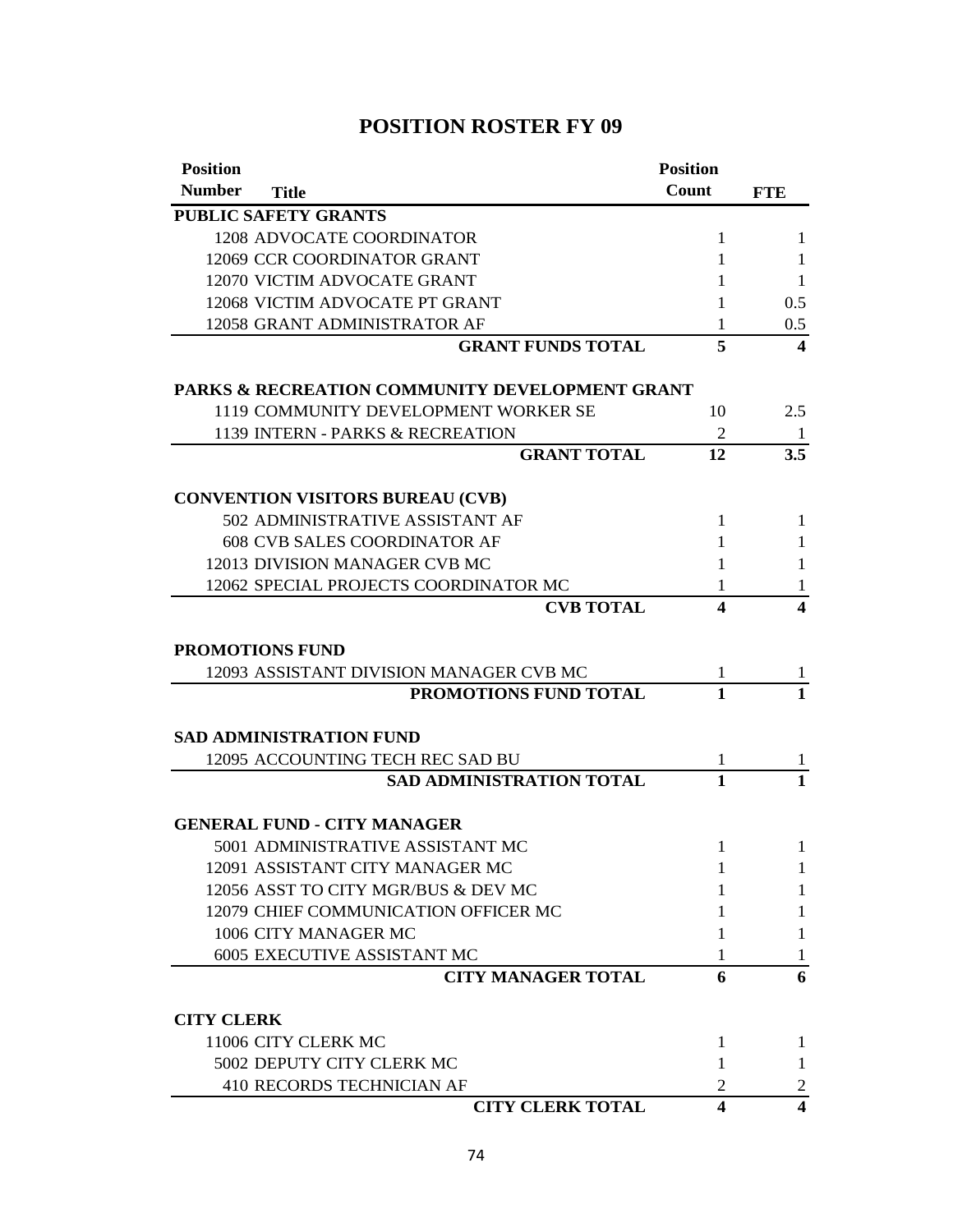| <b>Position</b> |                                                | <b>Position</b>  |                  |
|-----------------|------------------------------------------------|------------------|------------------|
| <b>Number</b>   | <b>Title</b>                                   | Count            | <b>FTE</b>       |
|                 | <b>MUNICIPAL COURT</b>                         |                  |                  |
|                 | 1109 CHIEF DEPTUY COURT CLERK CO               | 1                | 1                |
|                 | 8002 COMMUNITY SERVICES COORDINATOR MC         | 1                | 1                |
|                 | 1096 COURT CLERK ADMIN CO                      | 1                | 1                |
|                 | 12064 DEPUTY CLERK LINE SUP MUN CO             | 1                | 1                |
|                 | 1091 DEPUTY CLERK - PROG & PROB CO             | 1                | 1                |
|                 | 1187 PROBATION ASSISTANT CO                    | 1                | 1                |
|                 | 1018 SENIOR CLER CO                            | 7                | 6.5              |
|                 | 1110 SPECIAL PROJECTS COORDINATOR CO           | 1                | 1                |
|                 | <b>MUNICIPAL COURT TOTAL</b>                   | 14               | 13.5             |
|                 |                                                |                  |                  |
| <b>ATTORNEY</b> |                                                |                  |                  |
|                 | 10001 ASSISTANT CITY ATTORNEY MC               | 3                | 3                |
|                 | 11005 CITY ATTORNEY MC                         | 1                | 1                |
|                 | 11001 DEPUTY CITY ATTORNEY                     | 1                | 1                |
|                 | 7002 LEGAL ASSISTANT MC                        | $\overline{2}$   | $\overline{2}$   |
|                 | <b>ATTORNEY DEPARTMENT TOTAL</b>               | 7                | 7                |
|                 | <b>HUMAN RESOURCES</b>                         |                  |                  |
|                 | 4001 ADMINISTRATIVE COORDINATOR MC             | 1                | 1                |
|                 | 1205 DIRECTOR HUMAN RESOURCES MC               | 1                | 1                |
|                 | 9005 HR ADMINISTRATOR MC                       | 1                | 1                |
|                 | 12057 HR GENERALIST MC                         | 1                | 1                |
|                 | 5003 HR REPRESENTATIVE MC                      | 1                | 1                |
|                 | 6006 PAYROLL & BENEFITS ADMIN MC               | 1                | 1                |
|                 | 5006 PAYROLL TECHNICIAN                        | 1                | 1                |
|                 | <b>1042 YOUTH WOKERS</b>                       | 8                | 2                |
|                 | HUMAN RESOURCES DEPARTMENT TOTAL               | 15               | $\boldsymbol{9}$ |
|                 |                                                |                  |                  |
|                 | <b>FINANCIAL SERVICES - ADMINISTRATION</b>     |                  |                  |
|                 | 6008 BUDGET ANALYST MC                         | 1                | 1                |
|                 | 804 CONTRACT ADMIN/CC LIASON AF                | 1                | 1                |
|                 | 12014 DEPUTY DIRECTOR OF FINANCIAL SERVICES MC | 1                | 1                |
|                 | 12010 DIRECTOR OF FINANCIAL SERIVCES MC        | 1                | 1                |
|                 | <b>FINANCIAL SERVICES - ACCOUNTING</b>         | $\boldsymbol{4}$ | 4                |
|                 | 801 ACCOUNTANT II AF                           | 3                | 3                |
|                 | 501 ACCOUNTING TECH I AF                       | 3                | 3                |
|                 |                                                |                  |                  |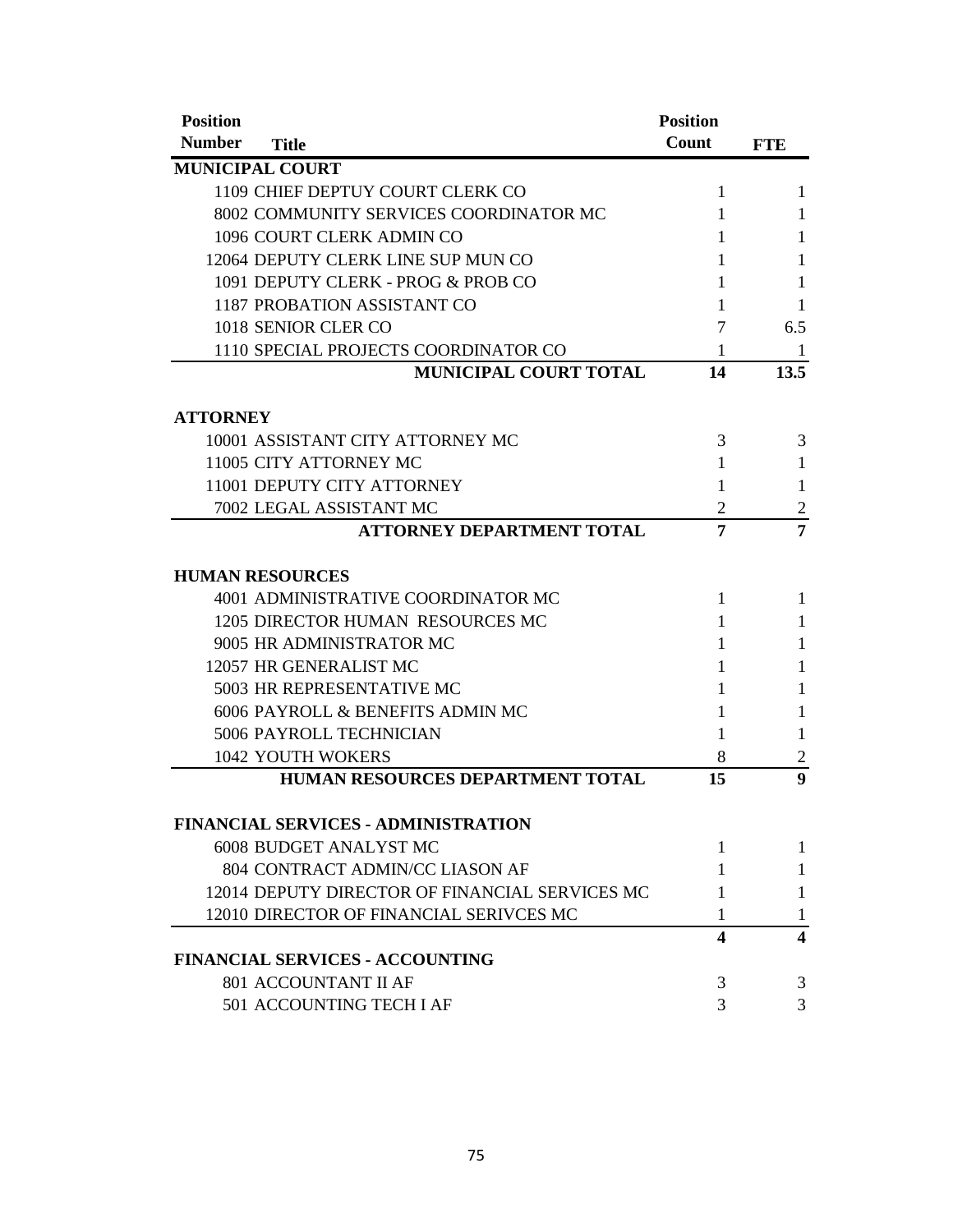| <b>Position</b>                           |                                                | <b>Position</b> |                |
|-------------------------------------------|------------------------------------------------|-----------------|----------------|
| <b>Number</b><br><b>Title</b>             |                                                | <b>Count</b>    | <b>FTE</b>     |
| 12096 ACCOUNTING TECH II AF               |                                                | 1               | 1              |
| 12097 ACCOUNTING TECH III AF              |                                                | 3               | 3              |
|                                           | 9001 DIV MANAGER ACCOUNTING MC                 | 1               | 1              |
| 12058 GRANT ADMINISTRATOR AF              |                                                | T               | 1              |
| 1185 INTERN                               |                                                | 1               | 0.5            |
|                                           |                                                | 13              | 12.5           |
|                                           | FINANCIAL SERVICES - AMBULANCE BILLING         |                 |                |
| 12097 ACCOUNTING TECH III AF              |                                                | $\overline{2}$  | $\overline{c}$ |
|                                           |                                                | $\mathbf{2}$    | $\overline{2}$ |
| <b>FINANCIAL SERVICES - PURCHASING</b>    |                                                |                 |                |
| 9003 PURCHASING MANAGER MC                |                                                | 1               | 1              |
| 611 PURCHASING SPECIALIST AF              |                                                | 1               | 1              |
|                                           | 511 PURCHASING TECHNICIAN AF                   | 2               | $\overline{c}$ |
|                                           |                                                | 4               | 4              |
| <b>FINANCIAL SERVICES - MOTOR VEHICLE</b> |                                                |                 |                |
| 12071 CUSTOMER SERVICE LEAD AF            |                                                | 1               | 1              |
| 404 CUSTOMER SERVICE REP AF               |                                                | 4               | 4              |
| 8011 DIV MANAGER MVD MC                   |                                                | 1               | 1              |
|                                           |                                                | 6               | 6              |
|                                           | <b>FINANCIAL SERVICES DEPARTMENT TOTAL</b>     | 29              | 28.5           |
| <b>INFORMATION TECHNOLOGY</b>             |                                                |                 |                |
|                                           | 12016 DIRECTOR INFO TECHNOLOGY MG              | 1               | $\mathbf{1}$   |
| 5004 IT SPECIALIST MC                     |                                                | 4               | 4              |
| <b>6001 IT TECHNICIAN MC</b>              |                                                | 1               | 1              |
| 8008 NETWORK MANAGER MC                   |                                                | 1               | 1              |
|                                           | <b>INFORMATION TECHNOLOGY DEPARTMENT TOTAL</b> | 7               | 7              |
|                                           | PARKS AND RECREATION - ADMINISTRATION          |                 |                |
|                                           | 502 ADMINISTRATIVE ASSISTANT AF                | 2               | $\overline{2}$ |
|                                           | 12008 DIRECTOR PARKS & RECREATION MC           | 1               | 1              |
|                                           | 120190 DIVISION MANAGER P&R ADMINISTRATION MC  | 1               | 1              |
| 12049 GRAPHIC DESIGNER AF                 |                                                | 1               | 1              |
| 204 OFFICE ASSISTANT AF                   |                                                | T               | 1              |
|                                           | 401 OFFICE ASSISTANT SENIOR AF                 | 1               | 1              |
|                                           | 12065 RESOURCE DEVELOPMENT MANAGER MC          | 1               |                |
|                                           |                                                | 8               | 8              |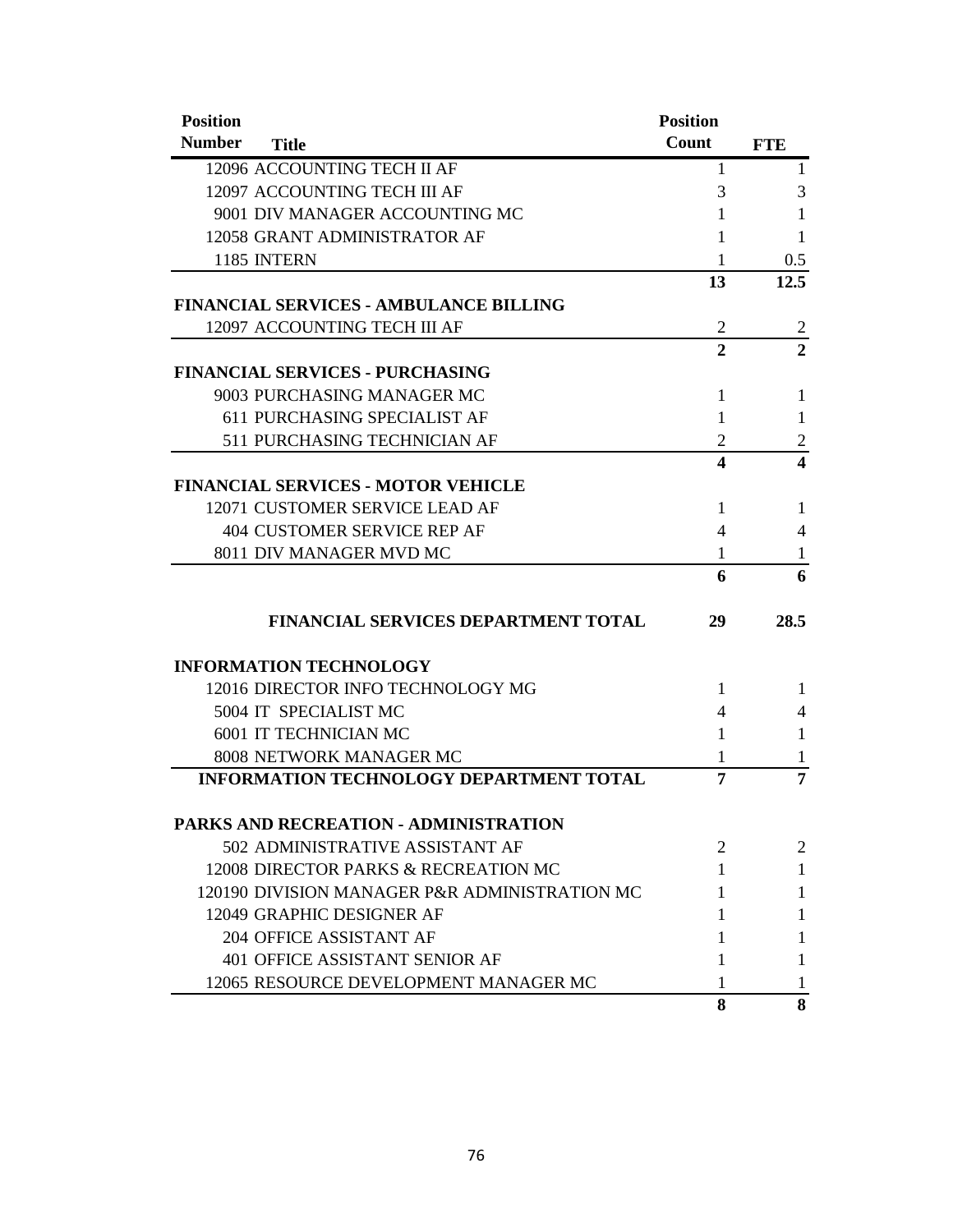| <b>Position</b><br><b>Number</b> |                                                      | <b>Position</b><br>Count |                         |
|----------------------------------|------------------------------------------------------|--------------------------|-------------------------|
|                                  | <b>Title</b>                                         |                          | <b>FTE</b>              |
|                                  | PARKS AND RECREATION - OUTDOOR AQUATICS              | 9                        |                         |
|                                  | 1137 CASHIER AQUATICS - SE<br>1134 HEAD CASHIER      | $\mathbf{1}$             | 2.97<br>0.5             |
|                                  | 1136 HEAD LIFEGUARD SE                               | $\overline{7}$           | 4.62                    |
|                                  | 1162 JUNIOR LIFEGUARD SE                             | 13                       | 3.25                    |
|                                  | 1133 LIFEGUARD SE                                    | 63                       | 22.11                   |
|                                  | 1135 POOL MANAGER SE                                 | $\overline{2}$           | 1.41                    |
|                                  | 1217 RECREATION FACILITY COORDINATOR MC              | $\mathbf{1}$             | -1                      |
|                                  |                                                      | 96                       | 35.86                   |
|                                  | <b>PARKS AND RECREATION - AQUATICS CENTER</b>        |                          |                         |
|                                  | 12080 AQUATICS CENTER MANAGER MC                     | 1                        | 1                       |
|                                  | 403 BUILDING MAINTENANCE TECHNICIAN AF               | 1                        | $\mathbf{1}$            |
|                                  | 12087 HEAD LIFEGUARD AF                              | 5                        | 5                       |
|                                  | 12086 LIFEGUARD PT AF                                | 20                       | 10                      |
|                                  | 204 OFFICE ASSISTANT AF                              | 5                        | 3                       |
|                                  | <b>607 RECREATION SPECIALIST AF</b>                  | 1                        | $\mathbf{1}$            |
|                                  |                                                      | 33                       | 21                      |
|                                  | PARKS AND RECREATION - PROGRAMMING                   |                          |                         |
|                                  | 1138 COUNSELOR SE                                    | 52                       | 13                      |
|                                  | 1217 RECREATION FACILITY COORDINATOR MC              | 3                        | 3                       |
|                                  | <b>304 RECREATION LEADER AF</b>                      | 13                       | 13                      |
|                                  | <b>607 RECREATION SPECIALIST AF</b>                  | 4                        | 4                       |
|                                  | 1163 SITE SUPERVISOR SE                              | 7                        | 1.75                    |
|                                  |                                                      | 79                       | 34.75                   |
|                                  | <b>PARKS AND RECREATION - PARKS &amp; FACILITIES</b> |                          |                         |
|                                  | <b>405 INVENTORY CONTROL TECH AF</b>                 | $\mathbf{1}$             | -1                      |
|                                  | 205 PARK MAINTENANCE WORKER I AF                     | 12                       | 12                      |
|                                  | 12106 PARK MAINTENANCE WORKER II AF                  | 10                       | 10                      |
|                                  | 7004 PARK MAINTENANCE SUPERVISOR MC                  | 4                        | $\overline{4}$          |
|                                  | 12082 PARKS & FACILITIES SUPERINTENDENT MC           | 1                        | 1                       |
|                                  | 12050 PARKS & RECREATION PROJECT COORDINATOR         | 1                        | 1                       |
|                                  |                                                      | 29                       | 29                      |
|                                  | <b>PARKS AND RECREATION - KRRB</b>                   |                          |                         |
|                                  | 8002 COMMUNITY SERVICES COORDINATOR MC               | 1                        | 1                       |
|                                  | <b>304 RECREATION LEADER AF</b>                      | 1                        | 1                       |
|                                  | <b>607 RECREATION SPECIALIST AF</b>                  | 1                        | 1                       |
|                                  |                                                      | 3                        | $\overline{\mathbf{3}}$ |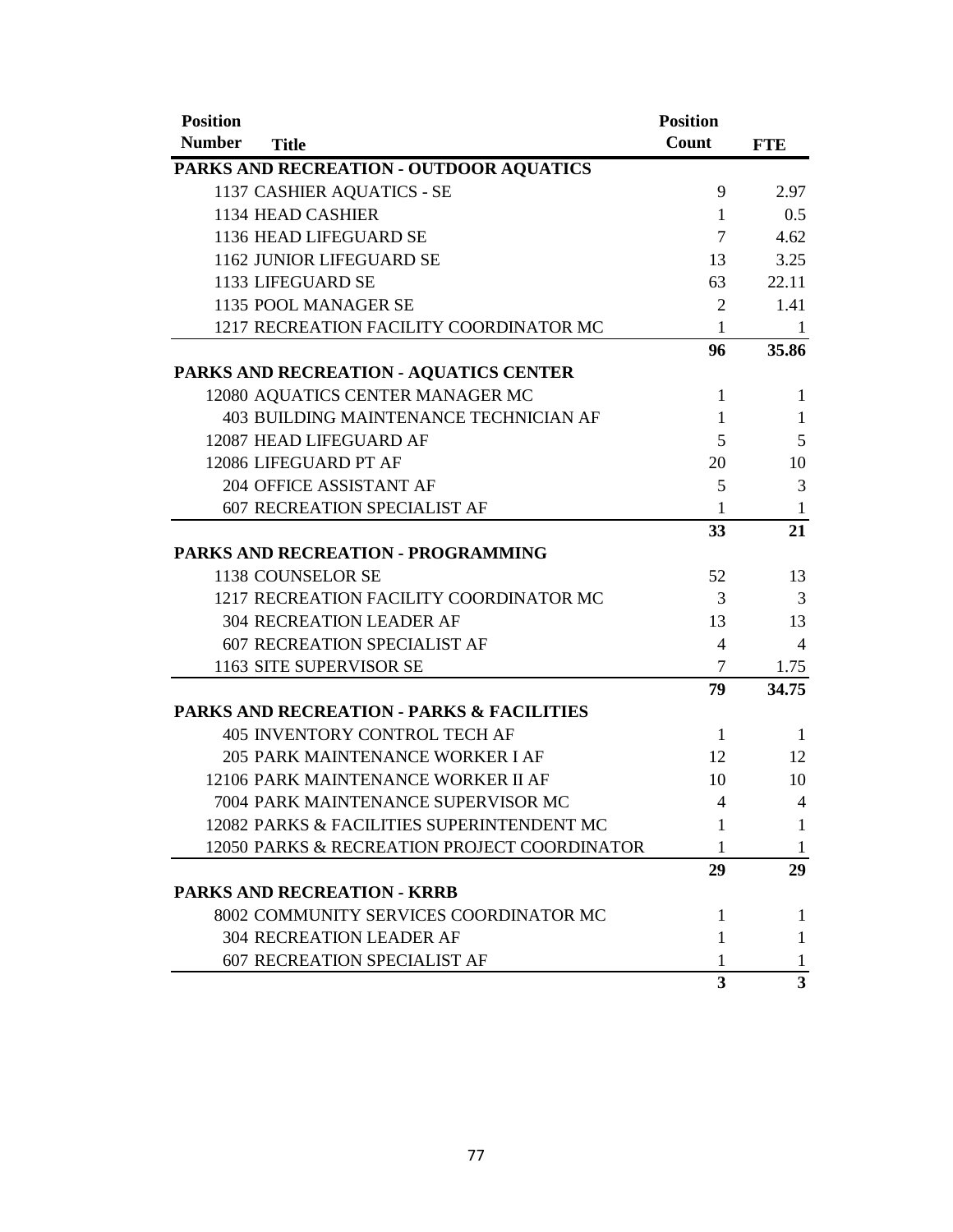| <b>Position</b>                               | <b>Position</b>  |                |
|-----------------------------------------------|------------------|----------------|
| <b>Number</b><br><b>Title</b>                 | Count            | <b>FTE</b>     |
| <b>PARKS AND RECREATION - SENIOR SERVICES</b> |                  |                |
| 601 ADMINISTRATIVE ASSISTANT AF               | 1                | 1              |
| 12028 ASST DIV MGN SENIOR SERVICES MC         | 1                | 1              |
| 12020 DIV MGN SENIOR SERVICES MC              | 1                | 1              |
| 102 OFFICE AID AF                             | $\overline{2}$   | 1              |
| 401 OFFICE ASSISTANT SENIOR AF                | $\overline{2}$   | $\overline{2}$ |
| <b>304 RECREATION LEADER AF</b>               | 1                | 1              |
| <b>607 RECREATION SPECIALIST AF</b>           | 1                | 1              |
|                                               | $\boldsymbol{9}$ | 8              |
| PARKS AND RECREATION - TRANSIT                |                  |                |
| <b>305 TRANSIT BUS DRIVER AF</b>              | $\overline{7}$   | 5.5            |
| 12109 TRANSFER BUS DRIVER SE                  | 1                | 0.25           |
| 306 TRANSIT DISPATCHER AF                     | 1                | 1              |
| 6007 TRANSIT SUPERVISOR MC                    | 1                | 1              |
|                                               | 10               | 7.75           |
| <b>TOTAL PARKS AND RECREATION DEPARTMENT</b>  | 267              | 147.36         |
| <b>LIBRARY</b>                                |                  |                |
| 601 ADMINISTRATIVE ASSISTANT SR AF            | $\mathbf{1}$     | 1              |
| 12037 ASSISTANT DIV MGR LIBRARY MC            | 1                | 1              |
| <b>404 CUSTOMER SERVICE REP AF</b>            | 1                | 1              |
| 12017 DIRECTOR LIBRARY & INFORMATION SERVICES | 1                | 1              |
| 12066 LEARNING CENTER COORDINATOR AF          | 1                | 0.5            |
| 702 LIBRARIAN I AF                            | 7                | 5.75           |
| 12104 LIBRARIAN II AF                         | 8                | 7.12           |
| 8009 LIBRARIAN SUPERVISOR MC                  | 4                | 4              |
| 12075 LIBRARY ASSISTANT AF                    | $\overline{2}$   | $\overline{2}$ |
| 7003 LIBRARY CIRC SUPERVISOR MC               | 1                | 1              |
| <b>812 LIBRARY CLERK AF</b>                   | 11               | 8.5            |
| 101 LIBRARY PAGE AF                           | 1                | 0.5            |
| 12042 OFFICE AID SE                           | 10               | 3.25           |
| 401 OFFICE ASSISTANT SENIOR AF                | 1                | 1              |
| <b>TOTAL LIBRARY DEPARTMENT</b>               | 50               | 37.62          |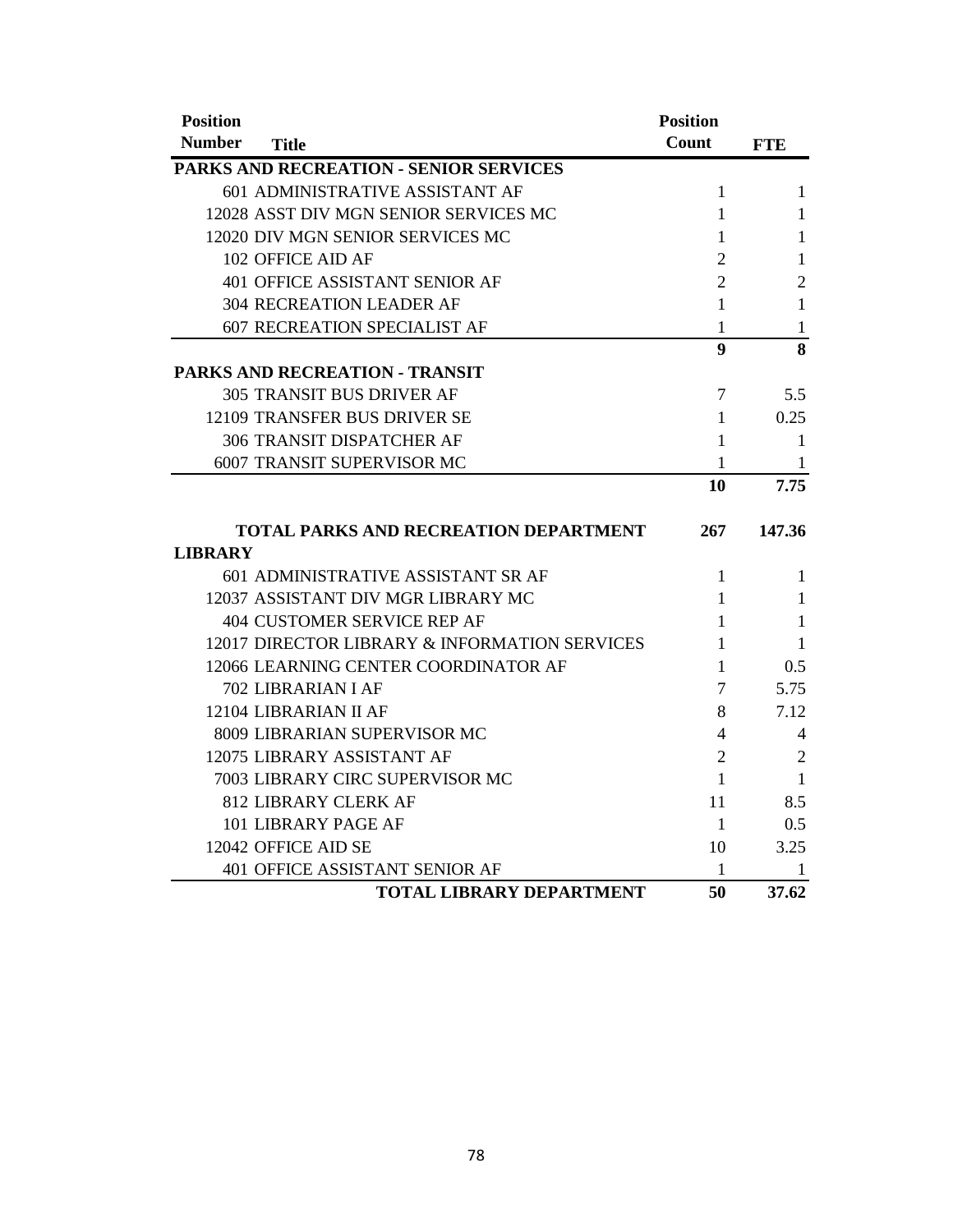| <b>Position</b> |                                                   | <b>Position</b> |                |
|-----------------|---------------------------------------------------|-----------------|----------------|
| <b>Number</b>   | <b>Title</b>                                      | Count           | <b>FTE</b>     |
|                 | DEVELOPMENT SERVICES - ADMINISTRATION             |                 |                |
|                 | 12009 DIRECTOR DEV SERVICES MC                    | 1               | -1             |
|                 | 12058 GRANT ADMINISTRATOR AF                      | 1               | 0.5            |
|                 | 12102 PERMIT TECHNICIAN AF                        | 2               | 2              |
|                 | 1007 STATEGIC/SPECIAL PROJECTS MC                 | 1               | 1              |
|                 |                                                   | 5               | 4.5            |
|                 | DEVELOPMENT SERVICES - ZONING                     |                 |                |
|                 | 10004 DIV MANAGER ZONING OPERATIONS MC            | $\mathbf{1}$    | $\mathbf{1}$   |
|                 | 12102 PERMIT TECHNICIAN AF                        | 2               | $\overline{2}$ |
|                 | 610 ZONING SPECIALIST AF                          | 4               | 4              |
|                 |                                                   | 7               | 7              |
|                 | <b>DEVELOPMENT SERVICES - BUILDING INSPECTION</b> |                 |                |
|                 | 12078 BUILDING INSPECTOR AF                       | 5               | 5              |
|                 | 8003 CONSTRUCTION INSPECTOR SUPERVISOR MC         | 1               | $\mathbf{1}$   |
|                 | 12072 DIV MANAGER BUILDING INSPECTION MC          | 1               | 1              |
|                 | 12100 ELECTRICAL INSPECTOR AF                     | 2               | $\overline{2}$ |
|                 | 1001 ENGINEER AF                                  | 1               | $\mathbf{1}$   |
|                 | 12102 PERMIT TECHNICIAN AF                        | 2               | $\overline{2}$ |
|                 | 1195 PLANS EXAMINER AF                            | 1               | $\mathbf{1}$   |
|                 | 12101 PLUMB/MECHANICAL INSPECTOR AF               | 2               | $\overline{2}$ |
|                 | 1002 PROJECT MANAGER AF                           | 1               | 1              |
|                 | 12094 SR COMMERCIAL PLANS EXAMINER MC             | 1               | 1              |
|                 |                                                   | 17              | 17             |
|                 | DEVELOPMENT SERVICES - PLANNING                   |                 |                |
|                 | 12018 DIV MANAGER PLANNING MC                     | 1               | 1              |
|                 | 802 MUNICIPAL PLANNER II AF                       | 2               | $\overline{2}$ |
|                 | 12105 MUNICIPAL PLANNER III AF                    | $\overline{2}$  | $\overline{c}$ |
|                 |                                                   | 5               | 5              |
|                 | DEVELOPMENT SERVICES - COMMUNITY DEVELOPMENT      |                 |                |
|                 | 12063 COMMUNITY DEVELOPMENT MANAGER MC            | 1               | 1              |
|                 | 12048 REAL PROPERTY SPECIALIST AF                 | 1               | 1              |
|                 |                                                   | $\overline{2}$  | $\overline{2}$ |
|                 | TOTAL DEVELOPMENT SERVICE DEPARTMENT              | 36              | 35.5           |
|                 | <b>PUBLIC WORKS - ADMINISTRATION</b>              |                 |                |
|                 | 12011 DIRECTOR PUBLIC WORKS MC                    | 1               | 1              |
|                 |                                                   | $\mathbf{1}$    | $\mathbf{1}$   |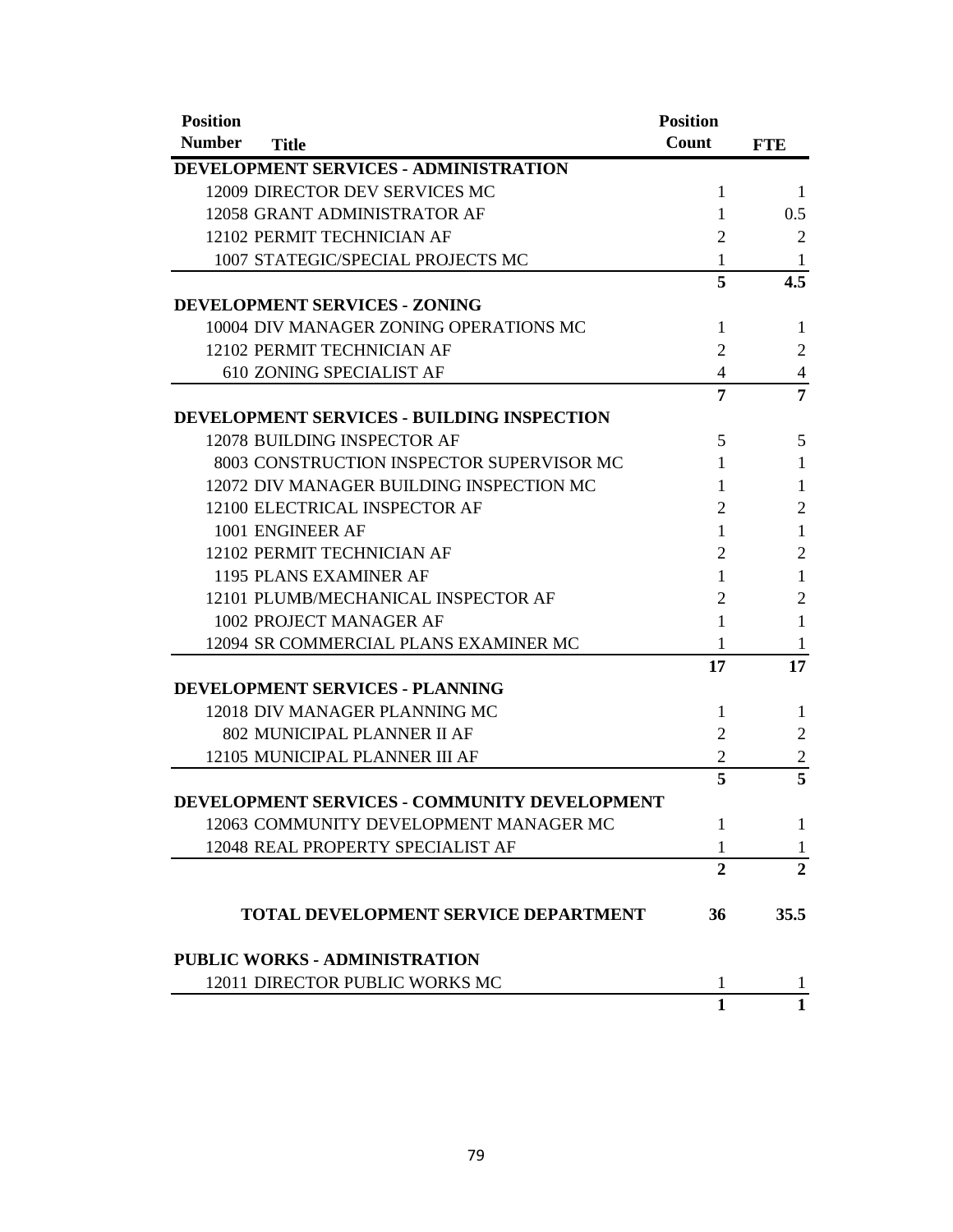| <b>Position</b> |                                               | <b>Position</b>       |                |
|-----------------|-----------------------------------------------|-----------------------|----------------|
| <b>Number</b>   | <b>Title</b>                                  | Count                 | <b>FTE</b>     |
|                 | PUBLIC WORKS - FLEET AND BUILDING/MAINTENANCE |                       |                |
|                 | 8010 BUILDING MAINTENANCE SUPERVISOR MC       | 1                     | 1              |
|                 | 406 BUILDING MAINTENANCE TECHNICIAN AF        | 3                     | 3              |
|                 | 503 CARPENTER AF                              | 1                     | 1              |
|                 | <b>603 ELECTRICIAN II AF</b>                  | 1                     | 1              |
|                 |                                               | 6                     | 6              |
|                 | PUBLIC WORKS - FLEET AND BUILDINGS/CUSTODIAL  |                       |                |
|                 | 12059 CUSTODIAN SERVICES SUPERVISOR MC        | 1                     | 1              |
|                 | <b>202 CUSTODIAN AF</b>                       | 9                     | 9              |
|                 | <b>406 CUSTODIAN LEAD AF</b>                  | 1                     | 1              |
|                 |                                               | 11                    | 11             |
|                 | PUBLIC WORKS - FLEET AND BUILDINGS/FLEET      |                       |                |
|                 | 9007 DIV MANAGER BUILDINGS & FLEET MC         | 1                     | 1              |
|                 | 8006 FLEET MANAGER SUPERVISOR MC              | 1                     | $\mathbf{1}$   |
|                 | 12099 FLEET MAINTENANCE SERVICES REP AF       | 1                     | $\mathbf{1}$   |
|                 | 506 VEHICLE AND EQUIPMENT MECHANIC II AF      | 3                     | 3              |
|                 |                                               | 6                     | 6              |
|                 | <b>PUBLIC WORKS - STREETS AND ROW</b>         |                       |                |
|                 | 601 ADMINISTRATIVE ASSISTANT SR AF            | 1                     | $\mathbf{1}$   |
|                 | 12021 DIV MANAGER STREETS & ROW MC            | 1                     | 1              |
|                 | 605 HEAVY EQUIPMENT OPERATOR AF               | 8                     | 8              |
|                 | 405 INVENTORY CONTROL TECHNICIAN AF           | 1                     | $\mathbf{1}$   |
|                 | 504 SROW FOREMAN I AF                         | 3                     | 3              |
|                 | 714 SROW FOREMAN II AF                        | 1                     | 1              |
|                 | 8012 STREETS & ROW SUPERVISOR MC              | 3                     | 3              |
|                 | 303 STREETS & ROW WORKER AF                   | 21                    | 21             |
|                 | 12092 STREETS & ROW SUPERINTENDENT MC         | 1                     | $\mathbf{1}$   |
|                 | <b>307 TRUCK DRIVER</b>                       | 8                     | 8              |
|                 | 604 VEHICLE AND EQUIPMENT MECHANIC II AF      | $\overline{2}$        | $\overline{2}$ |
|                 |                                               | 50                    | 50             |
|                 | <b>PUBLIC WORKS - ENGINEERING</b>             |                       |                |
|                 | 601 ADMINISTRATIVE ASSISTANT SR AF            | 1                     | 1              |
|                 | <b>403 BUILDING MAINTENANCE TECHNICIAN AF</b> | 1                     | 1              |
|                 | 12001 CITY ENGINEER MC                        | 1                     | 1              |
|                 | 12038 CONSTRUCTION MANAGER MC                 | 1                     | 1              |
|                 | <b>603 ELECTRICIAN II AF</b>                  | 1                     | 1              |
|                 | 1001 ENGINEER AF                              | 3                     | 3              |
|                 | 701 ENGINEER ASSOCIATE AF                     | 2                     | $\overline{c}$ |
|                 | 10002 ENGINEERING MANAGER MC                  | 1                     | 1              |
|                 | 505 ENGINEERING TECHNICIAN AF                 | 3                     | 3              |
|                 | 1185 INTERN SE                                | $\mathcal{D}_{\cdot}$ | 1              |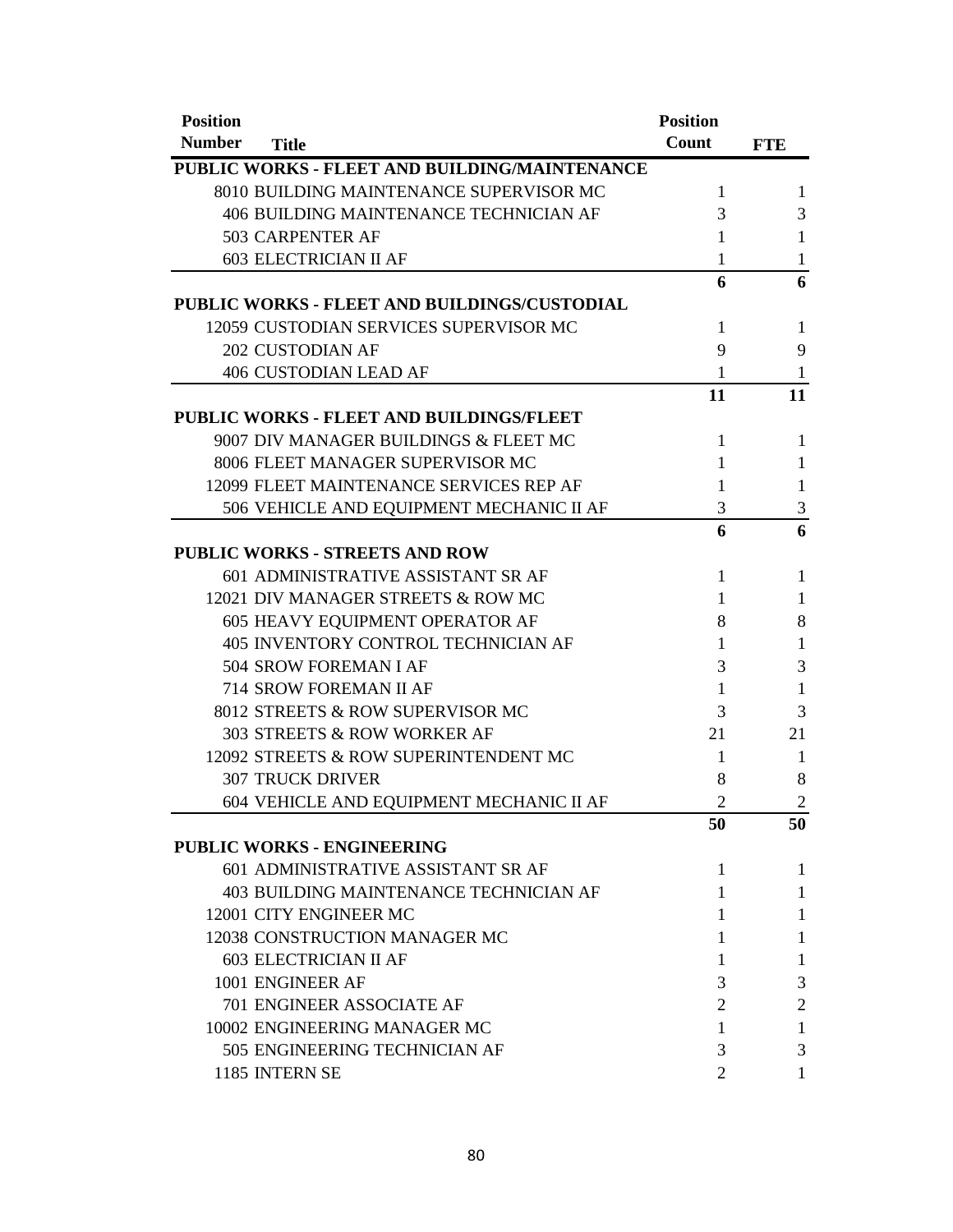| <b>Position</b> |                                            | <b>Position</b> |                |
|-----------------|--------------------------------------------|-----------------|----------------|
| <b>Number</b>   | <b>Title</b>                               | Count           | <b>FTE</b>     |
|                 | 12040 MUNICIPAL PLANNER I AF               | 1               | 1              |
|                 | 401 OFFICE ASSISTANT SENIOR AF             | 1               | 1              |
|                 | <b>602 PROJECT INSPECTOR AF</b>            | 3               | 3              |
|                 | 1002 PROJECT MANAGER AF                    | 3               | 3              |
|                 | 12083 PROJECT MANAGER/NPDES BU             | 1               | 1              |
|                 | 303 STREETS & ROW WORKER AF                | $\overline{2}$  | $\overline{2}$ |
|                 | 12039 TRAFFIC MANAGER                      | 1               | 1              |
|                 |                                            | 28              | 27             |
|                 | DEPARTMENT OF PUBLIC WORKS TOTAL           | 102             | <b>101</b>     |
|                 | <b>PUBLIC SAFETY - ADMINISTRATION</b>      |                 |                |
|                 | 8001 ADMINISTRATIVE SERVICES MANAGER MC    | 1               | 1              |
|                 | 502 ADMINISTRATIVE ASSISTANT AF            | 1               | 1              |
|                 | 601 ADMINISTRATIVE ASSISTANT SR AF         | 1               | 1              |
|                 | 1154 CRIMINAL INFORMATION ANALYST MC       | 1               | 1              |
|                 | 1121 CROSSING GUARDS SE                    | 20              | 5              |
|                 | <b>404 CUSTOMER SERVICE REP AF</b>         | 3               | 3              |
|                 | 204 OFFICE ASSISTANT AF                    | 1               | 1              |
|                 | 401 OFFICE ASSISTANT SR AF                 | $\overline{2}$  | $\overline{2}$ |
|                 |                                            | 30              | 15             |
|                 | <b>PUBLIC SAFETY - COMMUNICATIONS</b>      |                 |                |
|                 | 1191 CALL TAKER PF                         | 6               | 6              |
|                 | 1075 COMMUNICATIONS ASSISTANT MANAGER      | 1               | 1              |
|                 | 1222 DISPATCH MANAGER MC                   | 1               | 1              |
|                 | 1076 DISPATCH SHIFT MANAGER PF             | 6               | 6              |
|                 | 1077 DISPATCHER PF                         | 29              | 29             |
|                 | 12061 NCIC SUPERVISOR PF                   | 1               | 1              |
|                 | 1101 TRAINING COORDINATOR/SUPV DISPATCH PF | 1               | 1              |
|                 |                                            | 45              | 45             |
|                 | PUBLIC SAFETY - ANIMAL CONTROL             |                 |                |
|                 | 507 ANIMAL CONTROL LEAD AF                 | 1               | 1              |
|                 | <b>402 ANIMAL CONTROL OFFICER AF</b>       | 6               | 6              |
|                 | 7001 ANIMAL CONTROL SUPERVISOR MC          | 1               | 1              |
|                 | 5007 FACILITY MANAGER MC                   | 1               | 1              |
|                 | 203 KENNEL WORKER AF                       | 6               | 6              |
|                 | 204 OFFICE ASSISTANT AF                    | $\overline{2}$  | $\overline{2}$ |
|                 |                                            | 17              | 17             |
|                 | <b>PUBLIC SAFETY - CODE ENFORCEMENT</b>    |                 |                |
|                 | 606 CODE ENFORCEMENT LEAD AF               | 1               | 1              |
|                 | 509 CODE ENFORCEMENT OFFICER AF            | 5               | 5              |
|                 | 805 CODE ENFORCEMENT SUPERVISOR MC         | 1               | 1              |
|                 |                                            | 7               | 7              |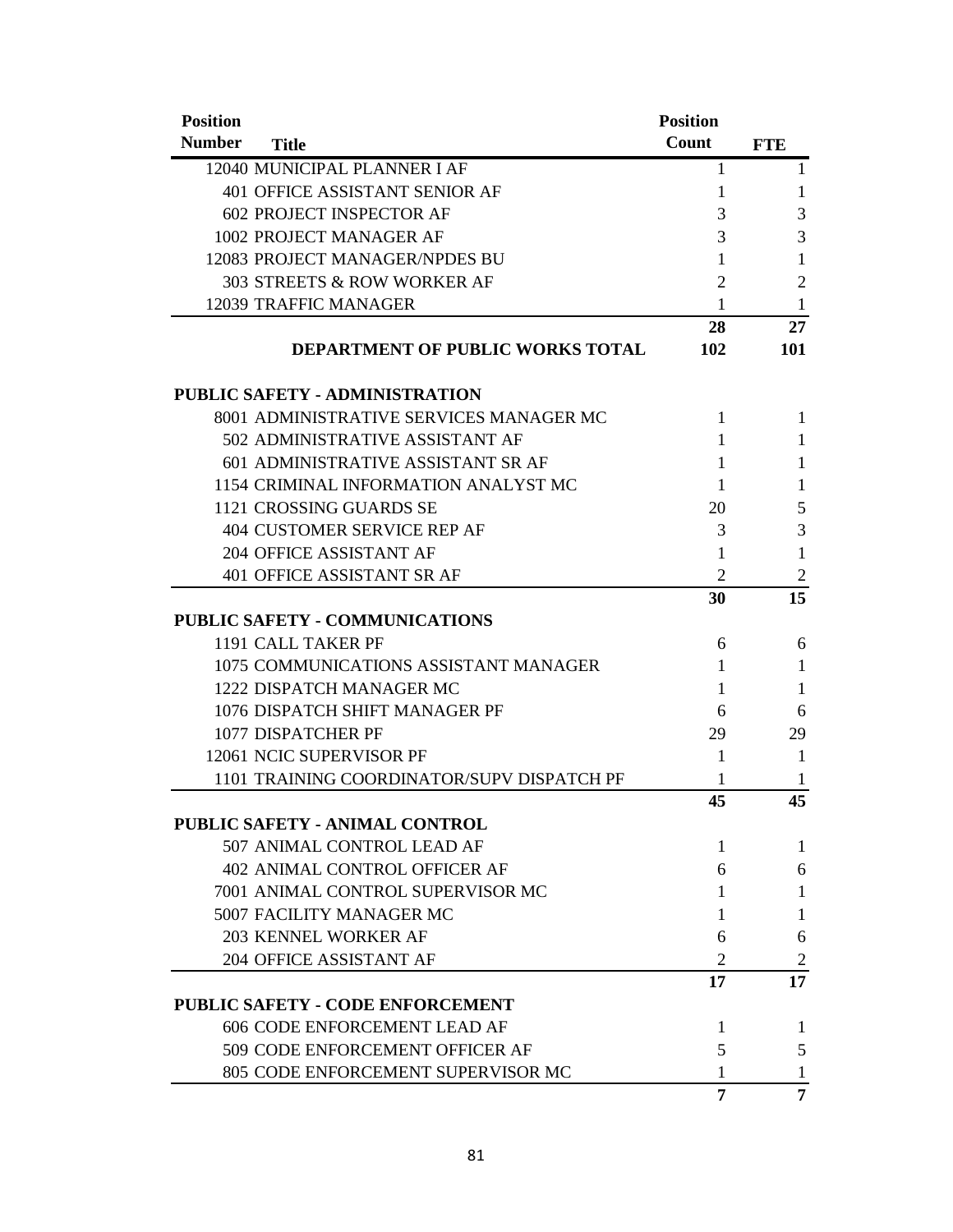| <b>Position</b>                               | <b>Position</b> |                |
|-----------------------------------------------|-----------------|----------------|
| <b>Number</b><br><b>Title</b>                 | Count           | <b>FTE</b>     |
| PUBLIC SAFETY - LAW ENFORCEMENT               |                 |                |
| 1083 CAPTAIN                                  | $\overline{2}$  | $\overline{c}$ |
| 1087 CORPORAL PF                              | 8               | 8              |
| 1089 DETECTIVE PF                             | 9               | 9              |
| 1081 DIRECTOR PUBLIC SAFETY MC                | 1               | 1              |
| 1088 EVIDENCE TECHNICIAN PF                   | $\overline{2}$  | $\overline{2}$ |
| 1084 LIEUTENANT MC                            | 6               | 6              |
| 1090 POLICE DEPUTY DIR MC                     | $\overline{2}$  | $\overline{2}$ |
| 1102 PUBLIC SAFETY OFFICER PF                 | 80              | 80             |
| 1085 SERGEANT PE                              | 17              | 17             |
|                                               | 127             | 127            |
| <b>PUBLIC SAFETY - TRAINING</b>               |                 |                |
| 1211 PUBLIC INFORMATION OFFICER MC            | $\mathbf{1}$    | 1              |
| 1102 PUBLIC SAFETY OFFICER PF                 | 1               | 1              |
|                                               | $\overline{2}$  | $\overline{2}$ |
|                                               |                 |                |
| <b>TOTAL PUBLIC SAFETY DEPARTMENT</b>         | 228             | 213            |
| <b>FIRE AND RESCUE</b>                        |                 |                |
| 502 ADMINISTRATIVE ASSISTANT AF               | 1               | 1              |
| <b>1150 BATTALION CHIEF PF</b>                | 4               | 4              |
| 1233 DEPUTY FIRE CHIEF MC                     | 1               | 1              |
| 12081 DIRECTOR FIRE & RESCUE MC               | 1               | 1              |
| 1193 DISTRICT COMMANDER PF                    | 17              | 17             |
| 1203 EMS COMMANDER PF                         | 1               | 1              |
| 1235 FIRE ENGINEER PF                         | 9               | 9              |
| 1099 FIRE INSPECTOR PF                        | 4               | $\overline{4}$ |
| 1214 FIRE MARSHALL PF                         | 1               | 1              |
| 1098 FIREFIGHTER EMT PF                       | 12              | 12             |
| 1230 FIREFIGHTER EMT I PF                     | 6               | 6              |
| 1097 FIREFIGHTER PARAMETIC PF                 | 18              | 18             |
| 12073 SAFER GRANT FIREFIGHTER PF              | 24              | 24             |
|                                               | 99              | 99             |
| <b>FIRE AND RESCUE - EMERGENCY MANAGEMENT</b> |                 |                |
| 502 ADMINISTRATIVE ASSISTANT AF               | 1               | 1              |
| 12023 EMERGENCY PROGRAM MANAGER MC            | 1               | $\mathbf{1}$   |
|                                               | $\overline{2}$  | $\overline{2}$ |
| <b>TOTAL FIRE AND RESCUE DEPARTMENT</b>       | 101             | 101            |
| <b>TOTAL GENERAL FUND</b>                     | 866             | 710.48         |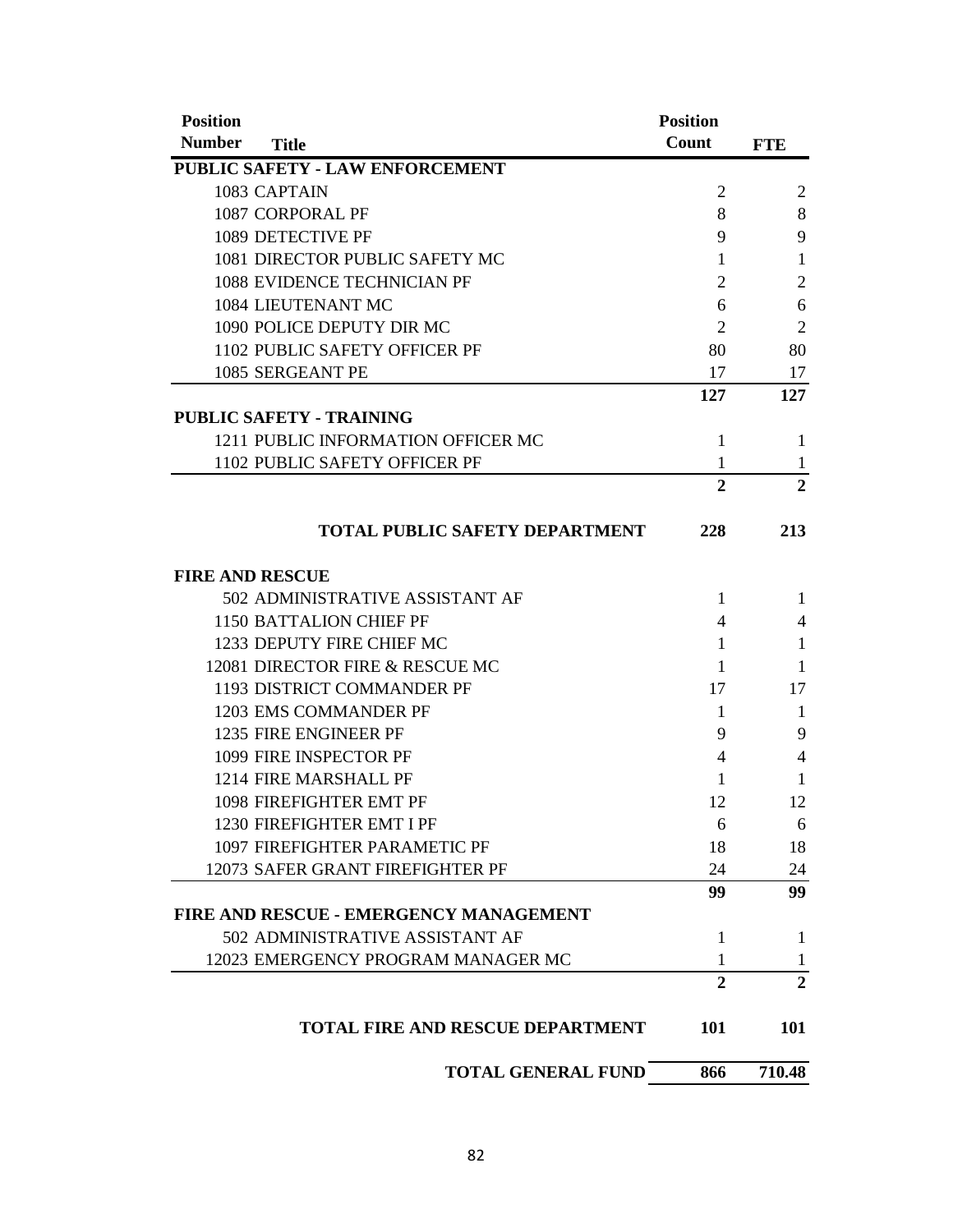| <b>Position</b> |                                                      | <b>Position</b> |                |
|-----------------|------------------------------------------------------|-----------------|----------------|
| <b>Number</b>   | <b>Title</b>                                         | Count           | <b>FTE</b>     |
|                 | WATER AND WATERWATER UTILITY FUND -ADMINISTRATION    |                 |                |
|                 | 502 ADMINISTRATIVE ASSISTANT AF                      | 1               | 1              |
|                 | 12022 DIVISION MANAGER UTILITY OPERATIONS MC         | 1               | 1              |
|                 | <b>701 ENGINEER ASSOCIATE AF</b>                     | 1               | 1              |
|                 | 505 ENGINEERING TECHNICIAN I AF                      | 1               | 1              |
|                 | 12041 UTILITIES SYSTEM ENGINEER AF                   | 1               | 1              |
|                 |                                                      | 5               | 5              |
|                 | WATER AND WATERWATER UTILITY FUND - CONSERVATION     |                 |                |
|                 | 703 ENVIRONMENTAL PROGRAMS MANAGER MC                | $\mathbf{1}$    | 1              |
|                 | 510 WATER CONSERVATION SPECIALIST AF                 | 1               | 1              |
|                 |                                                      | $\overline{2}$  | $\overline{2}$ |
|                 | WATER AND WATERWATER UTILITY FUND - ENGINEERING      |                 |                |
|                 | 1001 ENGINEER AF                                     | 1               | 1              |
|                 | <b>612 LINE LOCATOR AF</b>                           | 2               | $\overline{2}$ |
|                 | <b>602 PROJECT INSPECTOR AF</b>                      | 4               | $\overline{4}$ |
|                 | 1002 PROJECT MANAGER AF                              | 3               | 3              |
|                 |                                                      | 10              | 10             |
|                 | WATER AND WATERWATER UTILITY FUND - ASSET MNGT       |                 |                |
|                 | 1071 ACCOUNTING MANAGER MC                           | 1               | 1              |
|                 | 12007 DIV MANAGER ASSET MANAGEMENT MC                | 1               | $\mathbf{1}$   |
|                 |                                                      | $\overline{2}$  | $\overline{2}$ |
|                 | WATER AND WATERWATER UTILITY FUND - CUSTOMER SERVICE |                 |                |
|                 | 8004 CUSTOMER SERVICE MANAGER MC                     | 1               | 1              |
|                 | 6004 CUSTOMER SERVICE SUPERVISOR MC                  | 1               | 1              |
|                 | 12098 UTILITIES BILLING SPECIALIST AF                | $\overline{2}$  | $\overline{2}$ |
|                 | 12103 UTILITIES SERVICES SPECIALIST I AF             | 6               | 6              |
|                 | 12046 UTILITIES SERVICES SPECIALIST II AF            | 2               | $\overline{2}$ |
|                 | <b>302 UTILITIES SERVICE TECH AF</b>                 | 6               | 6              |
|                 | 12045 UTILITES SERVICES SUPERVISOR MC                | 1               | $\mathbf{1}$   |
|                 |                                                      | 19              | 19             |
|                 | WATER AND WATERWATER UTILITY FUND TOTAL              | 38              | 38             |
|                 | <b>TOTAL ALL FUNDS</b>                               | 926             | 761.98         |
|                 | <b>Full Year FTEs</b>                                |                 | 699.12         |
|                 | <b>Seasonal FTEs</b>                                 |                 | 62.86          |
|                 |                                                      |                 | 761.98         |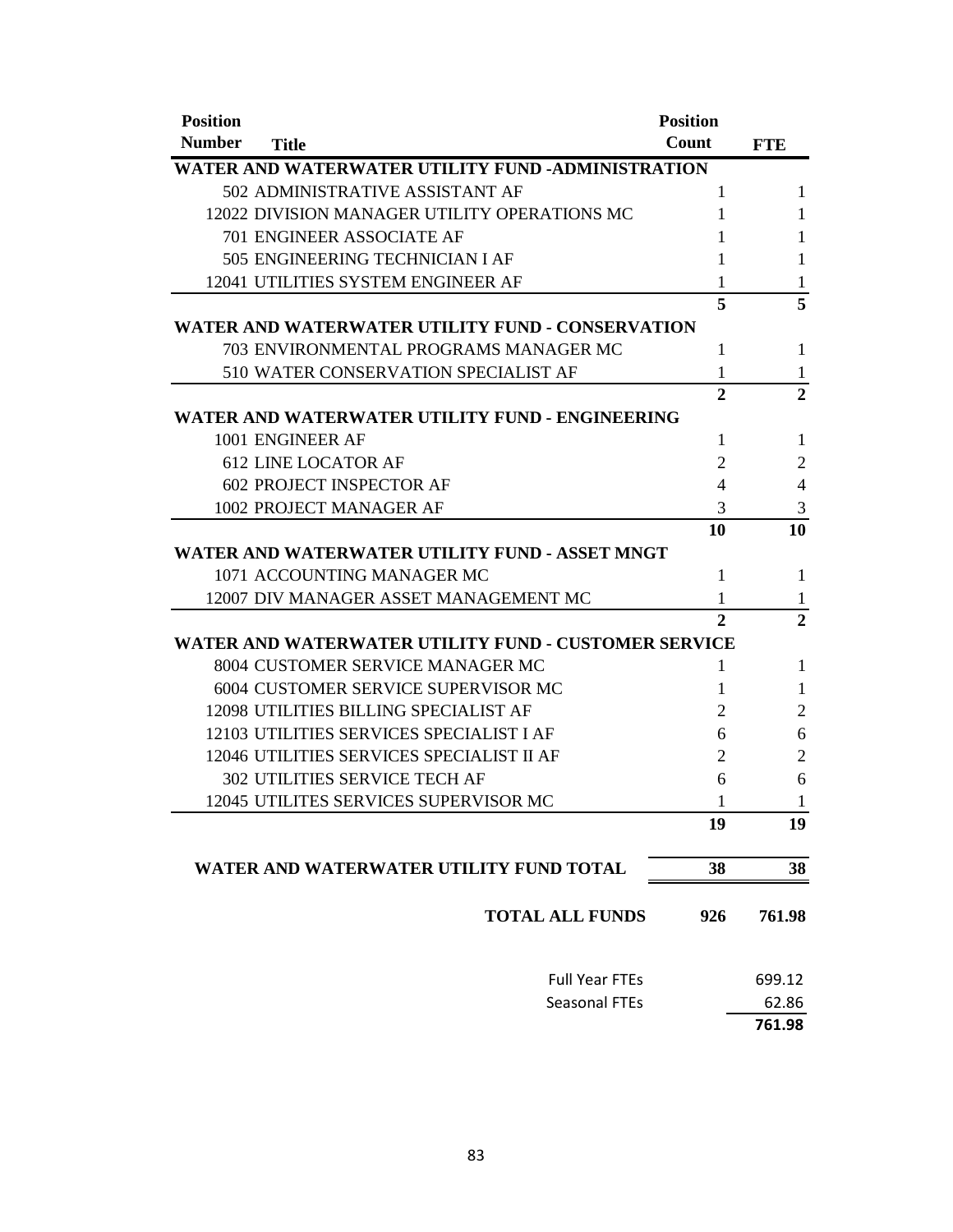## **ACTIVITY CHANGE FISCAL YEAR 2009 DEPARTMENT / COST CENTER / NEW POSITION TITLE**

| <b>GENERAL FUND</b>         |                            |                              |            |  |  |  |
|-----------------------------|----------------------------|------------------------------|------------|--|--|--|
| <b>Department</b>           | <b>Cost Center</b>         | <b>Position Title</b>        | <b>FTE</b> |  |  |  |
| <b>I</b> General Government | <b>Municipal Court</b>     | Senior Clerk                 |            |  |  |  |
| Police                      | Law Enforcement            | Capitan                      |            |  |  |  |
|                             | <b>SPECIAL FUNDS</b>       |                              |            |  |  |  |
| <b>Financial Services</b>   | <b>SAD Operations Fund</b> | <b>Accounting Technician</b> |            |  |  |  |

# **New Positions Distribution by Departments**

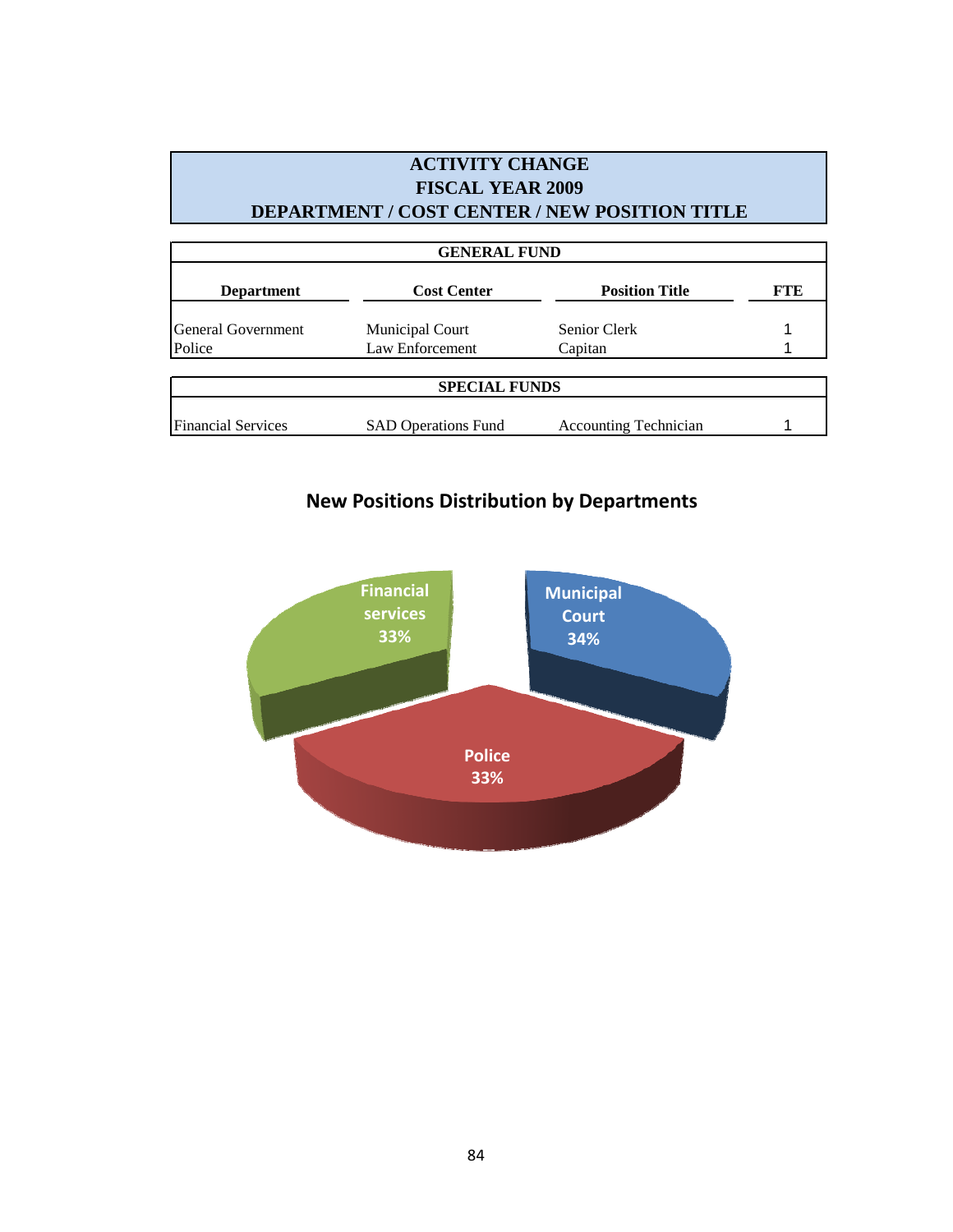| City of Rio Rancho Employment, Population & Residential Building Permits |              |              |        |        |        |        |        |        |               |
|--------------------------------------------------------------------------|--------------|--------------|--------|--------|--------|--------|--------|--------|---------------|
|                                                                          | <b>FY 00</b> | <b>FY 01</b> | FY 02  | FY 03  | FY 04  | FY 05  | FY 06  | FY 07  | <b>FY 08</b>  |
|                                                                          | Actual       | Actual       | Actual | Actual | Actual | Actual | Actual | Actual | <b>Budget</b> |
| <b>IFTE</b>                                                              | 459.00       | 461.00       | 485.20 | 493.10 | 512.40 | 488.91 | 548.87 | 633.33 | 766.33        |
| Population*                                                              | 51.765       | 53.915       | 56.439 | 59,038 | 61,953 | 68.476 | 74,000 | 76,000 | 82,500        |
| Residential Starts**                                                     | 573          | 837          | 850    | 1.070  | 1.498  | 2,510  | 2,851  | 1.244  | 1,200         |
| Employees per 1000                                                       |              | $\Omega$     | a      |        |        |        |        |        |               |

FTE: Ful Time Equivalent

\* City of Rio Rancho Impact Fees Study, 2005-2010 Land Use Assumptions



### **Population & City Employees FTE**



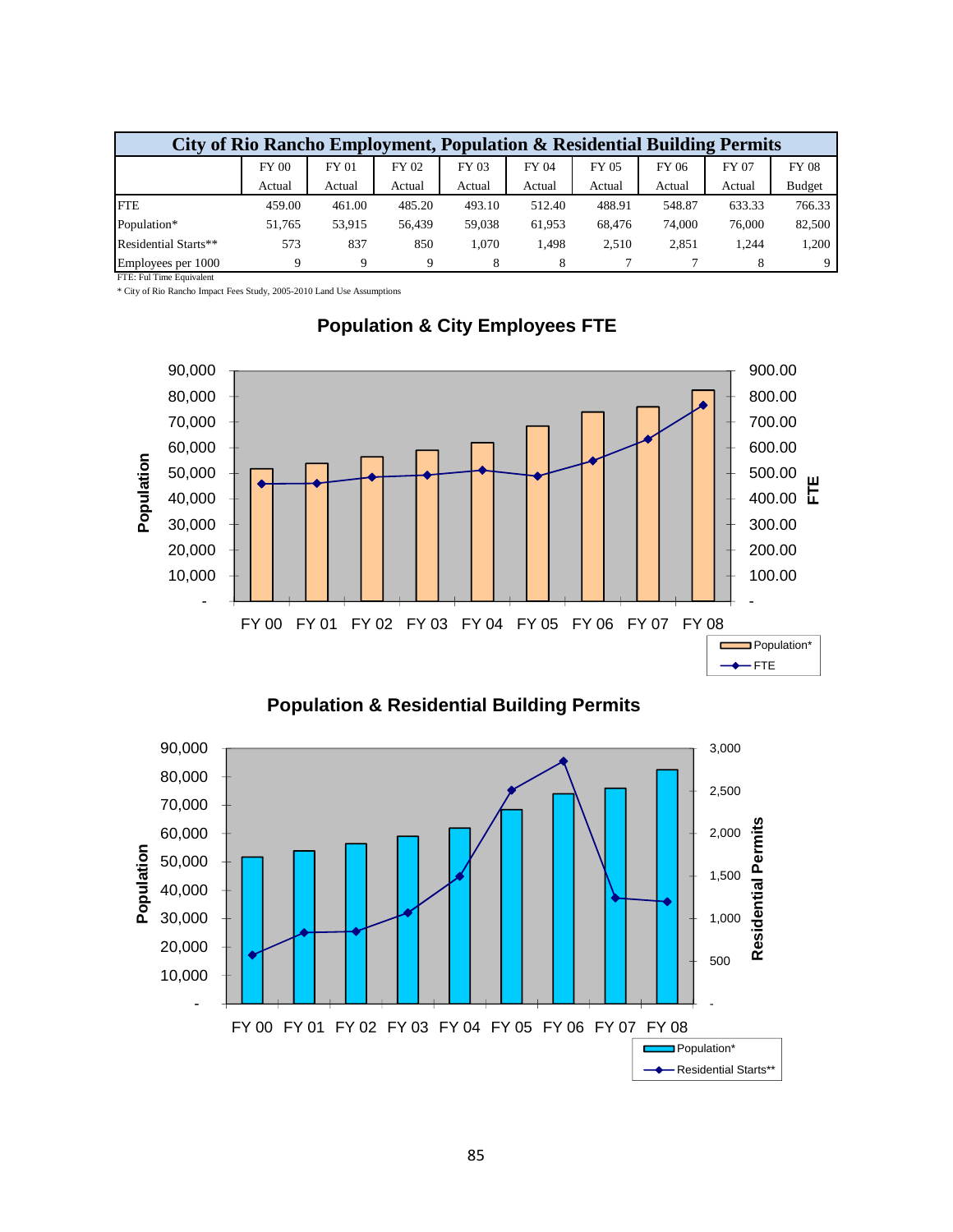#### **Employee Benefits**

**General Employee**: as used in this writing is a full time permanent employee**.** 

**Retirement:** New Mexico Public Employee's Retirement Association (PERA) –General employees, other than police and fire, should be contributing 9.15% under the Municipal plan 2, the city pays 75% of the employees portion and therefore employees only contribute 2.29%, a total of 9.15% is credited to each employee's individual account as if the employee had made that contribution.

Law Enforcement service employees should be contributing 16.3% under the Police Plan 5, the city contributes 75% of the employee's portion and therefore employees are only contributing 4.07%, a total of 16.3% is credited to each employee's individual account as if the employee had made the contribution.

Fire/EMS service employees should be contributing 16.2% under the Fire Plan 5, the city contributes 75% of the employee's portion and therefore employees are only contributing 4.05%, a total of 16.2% is credited to each employee's individual account as if the employee had made the contribution.

|                          | Employee | City   | Total            |
|--------------------------|----------|--------|------------------|
| General Employee         | 2.29%    | 16.01% | 18.3% of Salary  |
| Law Enforcement Employee | 4.07%    | 30.73% | 34.80% of Salary |
| Firefighter/EMS          | 4.05%    | 33.40% | 37.45% of Salary |

City Share PERA Cost: \$6,046,771

**Social Security:** the City participates only in the Medicare portion of Social Security. The employee pays 1.45% of salary and the City matches the 1.45%.

City Share Social Security Cost: \$481,300

**Tax Deferred Savings:** the City offers a tax deferred 457 plan with a variety of investment options through the City/County Managers Association (ICMA) for employees to set aside a portion of their salary on a pre-tax basis to supplement retirement. The City does not contribute to the 457 plan.

#### **Cafeteria Plan**

**Health:** the City offers a health plan and contributes \$341-\$1,326 up to 90% of the premium costs depending on the plan chosen.

City Share Health Insurance Cost: \$4,382,531

 **Dental:** the City offers a dental plan and contributes \$35 to \$102 depending on the levels (Employee Only, Employee plus One, or Employee plus Family).

City Share Dental Insurance Cost: \$373,179

**Flexible Benefits Program:** in addition to the pre-tax health and dental cafeteria plan, the city offers a flex spending program to save taxes on unreimbursed medical expenses and dependent care costs.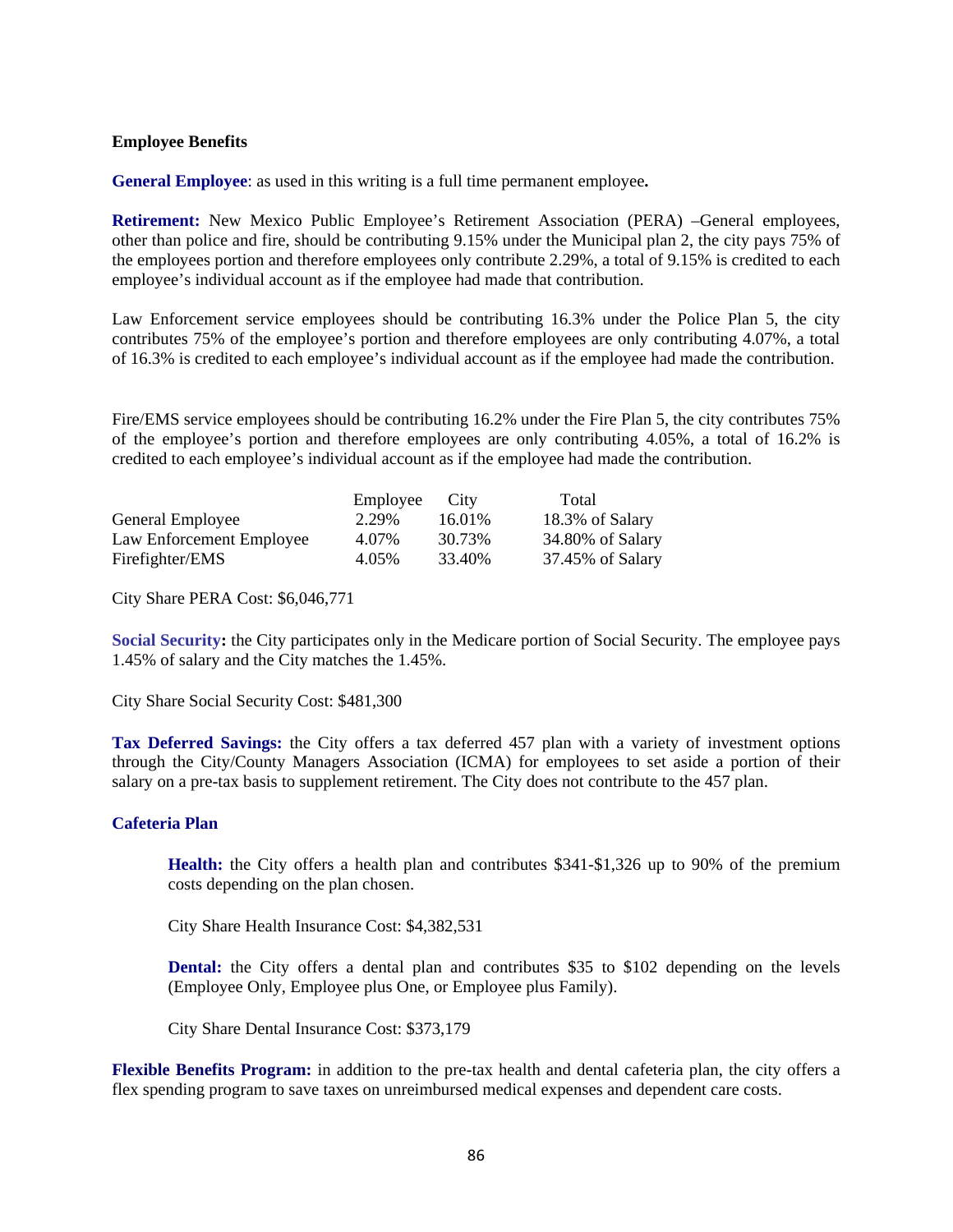**Life Insurance:** Jefferson Pilot provides group term life insurance for all general employees enrolled in the health insurance plan. Employees are covered at 1x's annual salary. Supplemental coverage is available at an additional cost. Employees may purchase additional life insurance for themselves and their dependents.

City Share Life Insurance Cost: \$65,588

**Retiree Healthcare:** The City offers a retiree healthcare for all employees through New Mexico Retiree Healthcare Authority.

City Share Retiree Healthcare Cost: \$355,669

**Vacation:** AFSCME union employees accrue vacation at a rate of:

From the date of hire through four (4) years 10 days per year - Fifth  $(5<sup>th</sup>)$  through the ninth  $(9<sup>th</sup>)$  year 15 days per year - Tenth (10<sup>th</sup>) through the fourteenth (14<sup>th</sup>) year 20 days per year - Fifteenth (15<sup>th</sup>) year and above 1 additional day for each 2 years

All other employees accrue vacation at the rate of:

From the date of hire through three (3) years 10 days per year - Fourth (4<sup>th</sup>) year through the tenth (10<sup>th</sup>) year 15 days per year - Eleventh  $(11<sup>th</sup>)$  year and above 20 days per year

**Sick Leave:** general employees receive 8.00 hours per month (or 3.69 hours per pay period). Part-time employees who work more than twenty (20) hours are granted sick leave prorated as per the number of hours worked. The city offers an annual sick leave conversion based on the number of sick hours used in the preceding (12) calendar months. Accumulation of sick leave hours earned is not limited.

**PTO (Paid Time Off):** RRPFDA union employees can accrue PTO up to a maximum of 1376 hours. The cap for Fire/Rescue MOS working the 48/96 schedule shall be 1747. At the end of the year, hours accrued beyond the maximum will be deposited into the EIB (Extended Illness Bank) for critical health coverage.

| Law Enforcement and Fire Personnel working a 40 hour week |  |
|-----------------------------------------------------------|--|
|-----------------------------------------------------------|--|

| <b>Years of Service</b> | <b>Annual Accrual Rate</b> |
|-------------------------|----------------------------|
| $1 - 3$                 | 176 hours                  |
| $4 - 10$                | 216 hours                  |
| $11 - 15$               | 256 hours                  |
| 16 and above            | 296 hours                  |

Fire and Rescue Personnel working a 48-96 hour week

| <b>Years of Service</b> | <b>Annual Accrual Rate</b> |
|-------------------------|----------------------------|
| Date of Hire $-3$       | 232 hours                  |
| $4 - 10$                | 285 hours                  |
| $11 - 15$               | 338 hours                  |
| 16 and above            | 391 hours                  |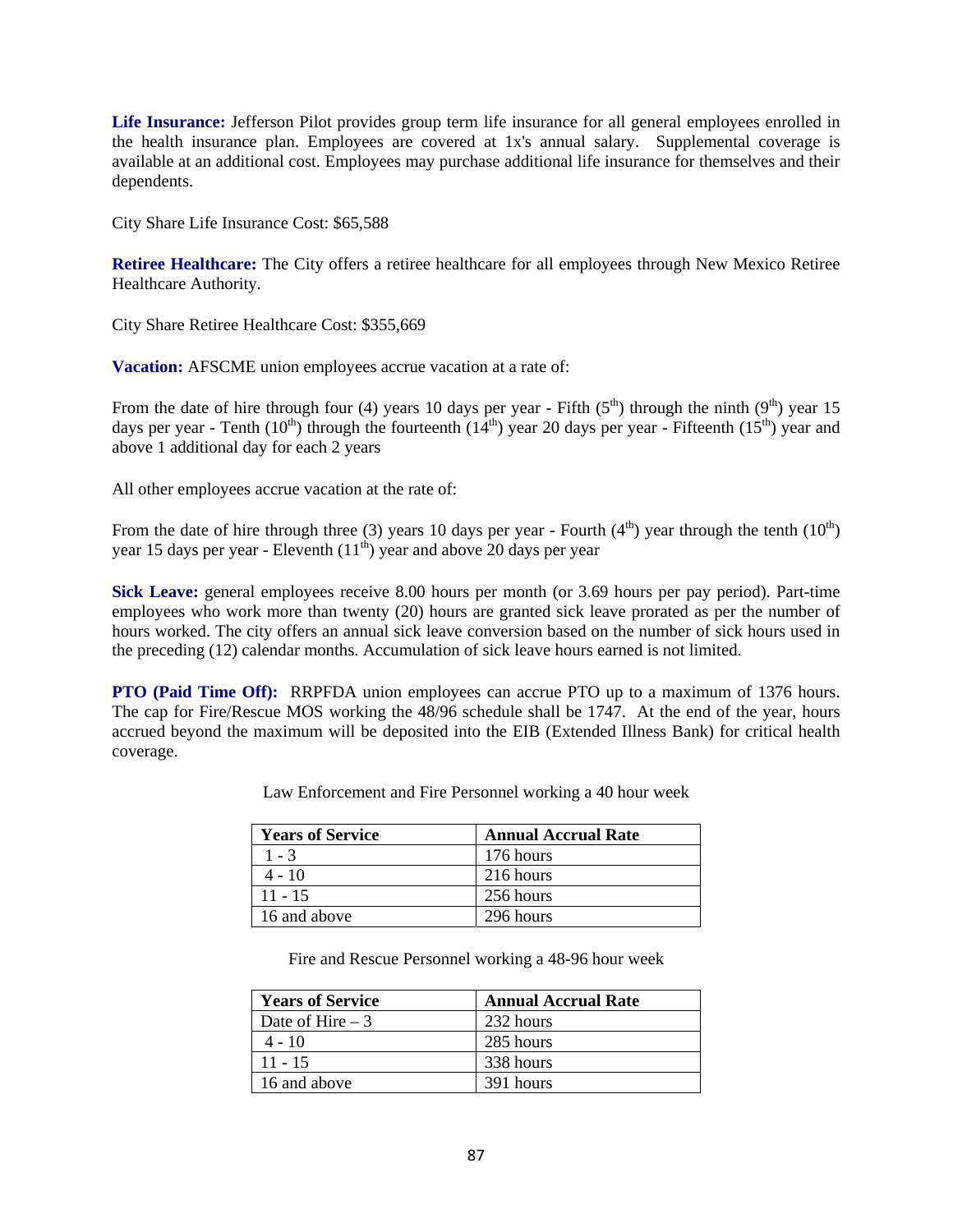**Long Term Disability Insurance:** is available for general employees.

Employee pays .51% of monthly salary. Example: \$30,000 annual salary=\$2,500/month \$30, 000. /12). Multiply monthly salary by  $\$.0051 = \$12.75/$  month = \$6.245 per pay period.

**Holidays:** general employees receive 11 or 12 days depending on annual holiday calendar.

**Employee Assistance Program:** a counseling and consultation service at no cost to the employee designed to help employees and eligible family members with a wide range of personal issues.

Employee Assistance Program Cost: \$18,816

**Tuition Reimbursement:** the city will reimburse job-related education costs based at the University of New Mexico credit (hourly) rate to employees who have passed probation.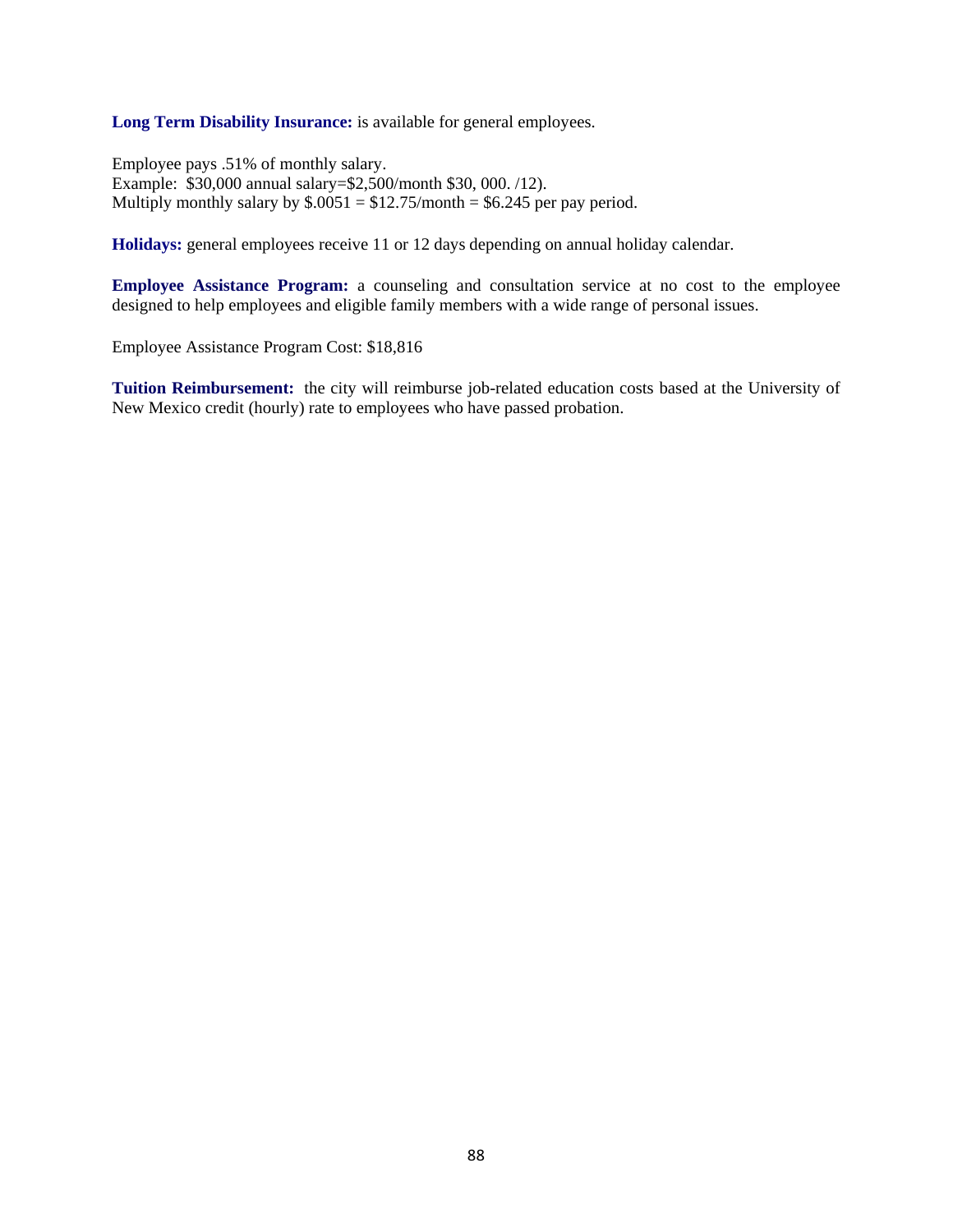|                 |                                | <b>Hourly</b>  | <b>Hourly</b>  |
|-----------------|--------------------------------|----------------|----------------|
| Pay Grade       | <b>Position Title</b>          | <b>Minimum</b> | <b>Maximum</b> |
| C <sub>2</sub>  | <b>EVIDENCE TECHNICIAN</b>     | 15.04          | 19.79          |
| PS <sub>1</sub> | PSO CADET                      | \$<br>15.56    | \$<br>15.56    |
| PS <sub>2</sub> | <b>PSO</b>                     | 18.30          | 24.30          |
| PS <sub>3</sub> | DETECTIVE/CORPORAL             | 21.04          | 25.30          |
| Ps4             | <b>SERGEANT</b>                | 24.05          | 29.11          |
| C1              | <b>CALL TAKER</b>              | 12.02          | 16.49          |
| C <sub>2</sub>  | <b>DISPATCHER</b>              | 15.04          | 19.79          |
| C <sub>3</sub>  | DISPATCH SHIFT SUPERVISOR      | 17.26          | 22.47          |
| FF1             | FIREFIGHTER/EMT-B CADET        | 11.14          | 11.14          |
| FF <sub>2</sub> | FIREFIGHTER/EMT-I CADET        | 11.42          | 11.42          |
| FF3             | <b>FIREFIGHTER - EMT BASIC</b> | 13.42          | 17.00          |
| FF4             | FIREFIGHTER - EMT INTERMEDIATE | 13.82          | 17.48          |
| FF <sub>5</sub> | <b>ENGINEER</b>                | 15.00          | 18.24          |
| FF <sub>6</sub> | FIREGIGHTER- PARAMEDIC         | 15.24          | 19.28          |
| FF7             | <b>EMT-P ENGINEER</b>          | 19.52          | 19.28          |
| FF <sub>8</sub> | <b>DISTRICT COMMANDER</b>      | 19.52          | 22.83          |
| FF9             | <b>BATTALION COMMANDER</b>     | 21.32          | 23.98          |
| FF10            | <b>FIRE INSPECTOR</b>          | 19.88          | 23.25          |
| <b>FF11</b>     | <b>FIRE MARSHAL</b>            | 28.09          | 31.59          |

## **PDF GRADES AND PAY RANGES**